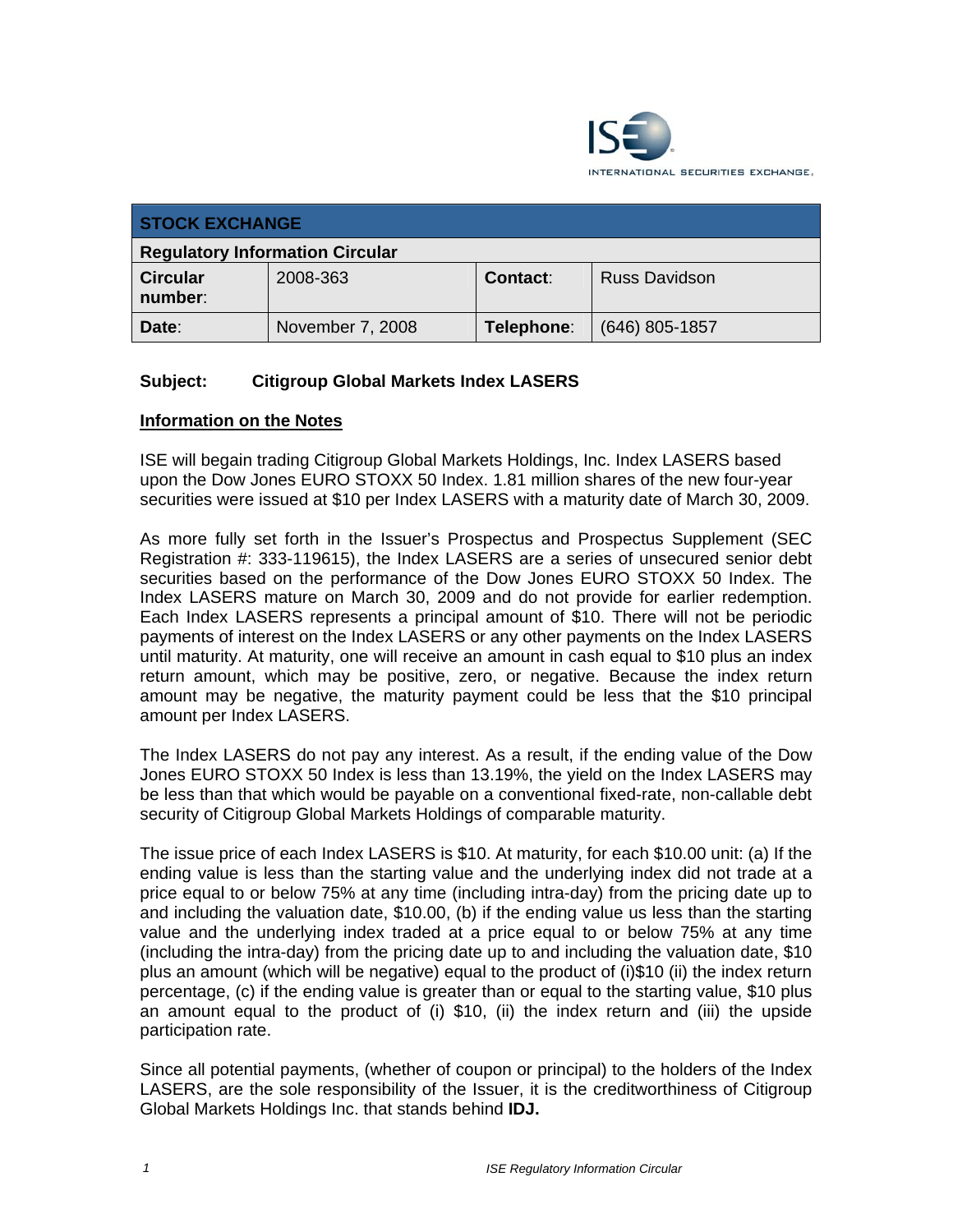Member and member organizations should advise purchasers that the securities represented in the underlying index are not involved in the subject offering and have no obligation with respect to these securities whatsoever, including any obligations with respect to the principal amount to be paid at maturity, or to take the needs of the Issuer or holders into consideration. The Index LASERS are a series of unsecured debt issued by Citigroup Global Markets Holdings Inc. and will be issued in book-entry form. The Trustee for the securities is The Bank of New York.

The market value of IDJ will depend substantially on the value of the Dow Jones EURO STOXX 50 Index. Other factors that will likely affect the trading value of IDJ are changes in interest rates, volatility of the Index, time remaining to maturity, the credit rating of the Issuer and dividend yields on the stocks comprising the Index.

Information concerning taxation may be found in the Prospectus.

Trading in the shares on ISE is on a UTP basis and is subject to ISE equity trading rules. The shares will trade from 8:00 a.m. until 5:00 p.m. Eastern Time. Equity Electronic Access Members ("Equity EAMs") trading the shares during the Extended Market Sessions are exposed to the risk of the lack of the calculation or dissemination of underlying index value or intraday indicative value ("IIV"). For certain derivative securities products, an updated underlying index value or IIV may not be calculated or publicly disseminated in the Extended Market hours. Since the underlying index value and IIV are not calculated or widely disseminated during Extended Market hours, an investor who is unable to calculate implied values for certain derivative securities products during Extended Market hours may be at a disadvantage to market professionals.

Equity EAMs also should review NASD Notice to Members 03-71 for guidance on trading these products. The Notice reminds members of their obligations to: (1) conduct adequate due diligence to understand the features of the product; (2) perform a reasonable-basis suitability analysis; (3) perform customer-specific suitability analysis in connection with any recommended transactions; (4) provide a balanced disclosure of both the risks and rewards associated with the particular product, especially when selling to retail investors; (5) implement appropriate internal controls; and (6) train registered persons regarding the features, risk and suitability of these products.

**This Regulatory Information Circular is not a statutory Prospectus. Equity EAMs should consult the Trust's Registration Statement, SAI, Prospectus and the Fund's website for relevant information.**